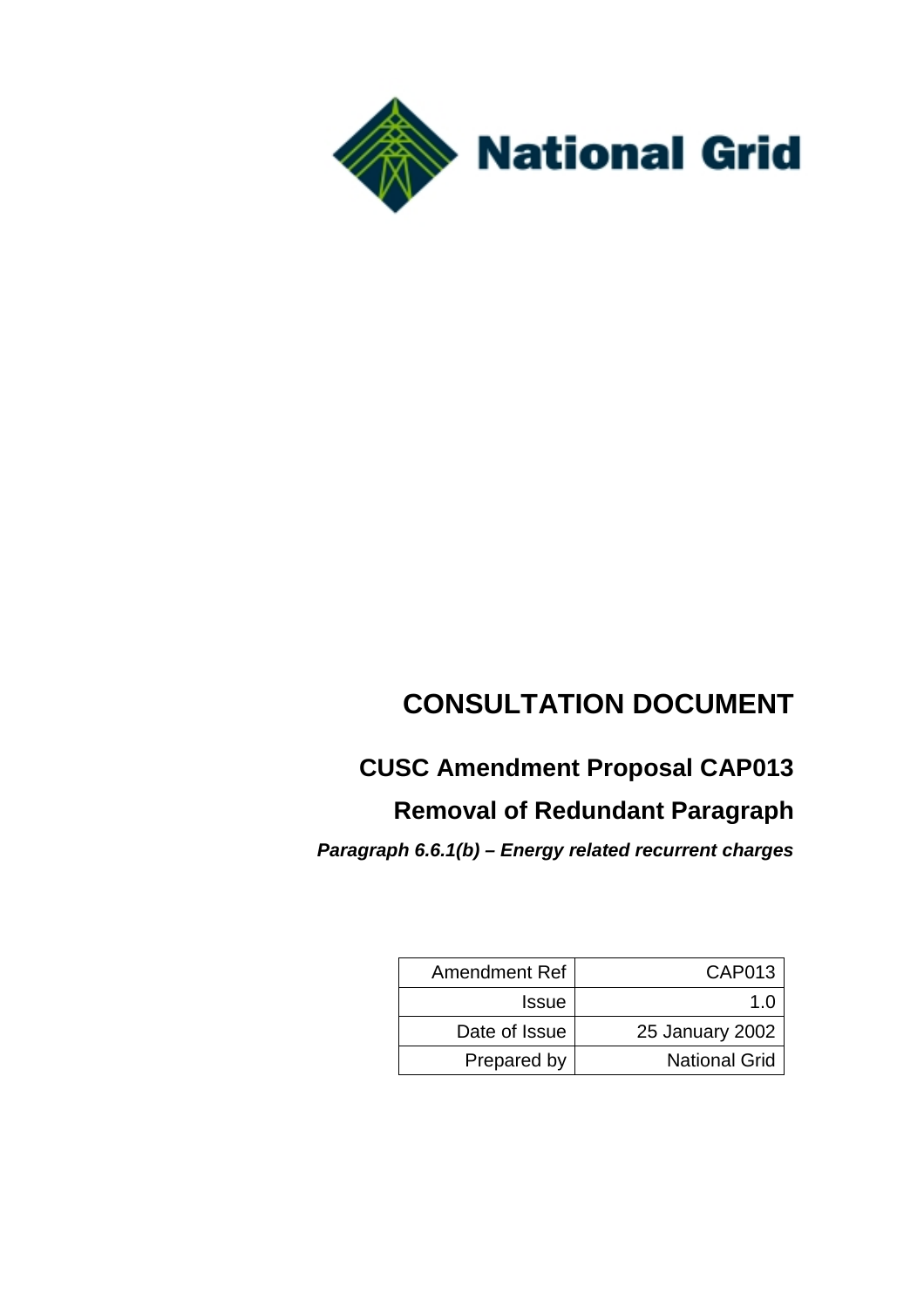#### <span id="page-1-0"></span>**DOCUMENT CONTROL**

| <b>Version</b> | Date     | Author               | <b>Change Reference</b>            |
|----------------|----------|----------------------|------------------------------------|
| 0.1            | 18/01/02 | <b>National Grid</b> | Initial Draft for internal comment |
| 1.0            | 25/01/02 | <b>National Grid</b> | Formal version for release         |
|                |          |                      |                                    |

#### **DOCUMENT LOCATION**

National Grid website:

[http://www.nationalgridinfo.co.uk/cusc/mn\\_consultation\\_index.html](http://www.nationalgridinfo.co.uk/cusc/mn_consultation_index.html)

#### **DISTRIBUTION**

| <b>Name</b>                                | Organisation |
|--------------------------------------------|--------------|
| CUSC Parties                               | Various      |
| <b>Panel Members</b>                       | Various      |
| <b>Interested Parties</b>                  | Various      |
| National Grid Industry Information Website |              |
|                                            |              |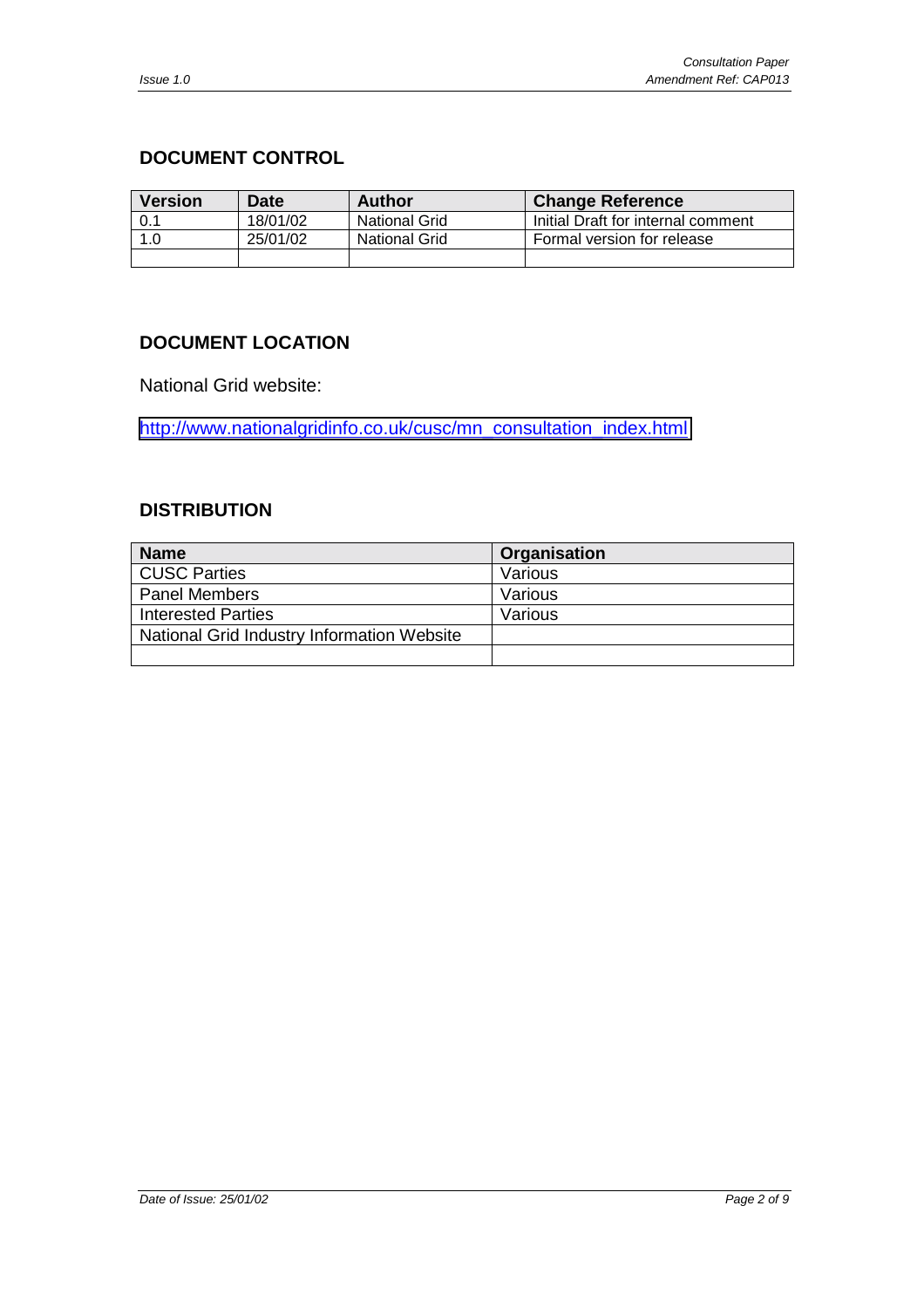#### **I. CONTENTS TABLE**

| 3.0 |     |  |  |  |
|-----|-----|--|--|--|
| 4.0 |     |  |  |  |
| 5.0 |     |  |  |  |
|     | 5.1 |  |  |  |
|     |     |  |  |  |
|     |     |  |  |  |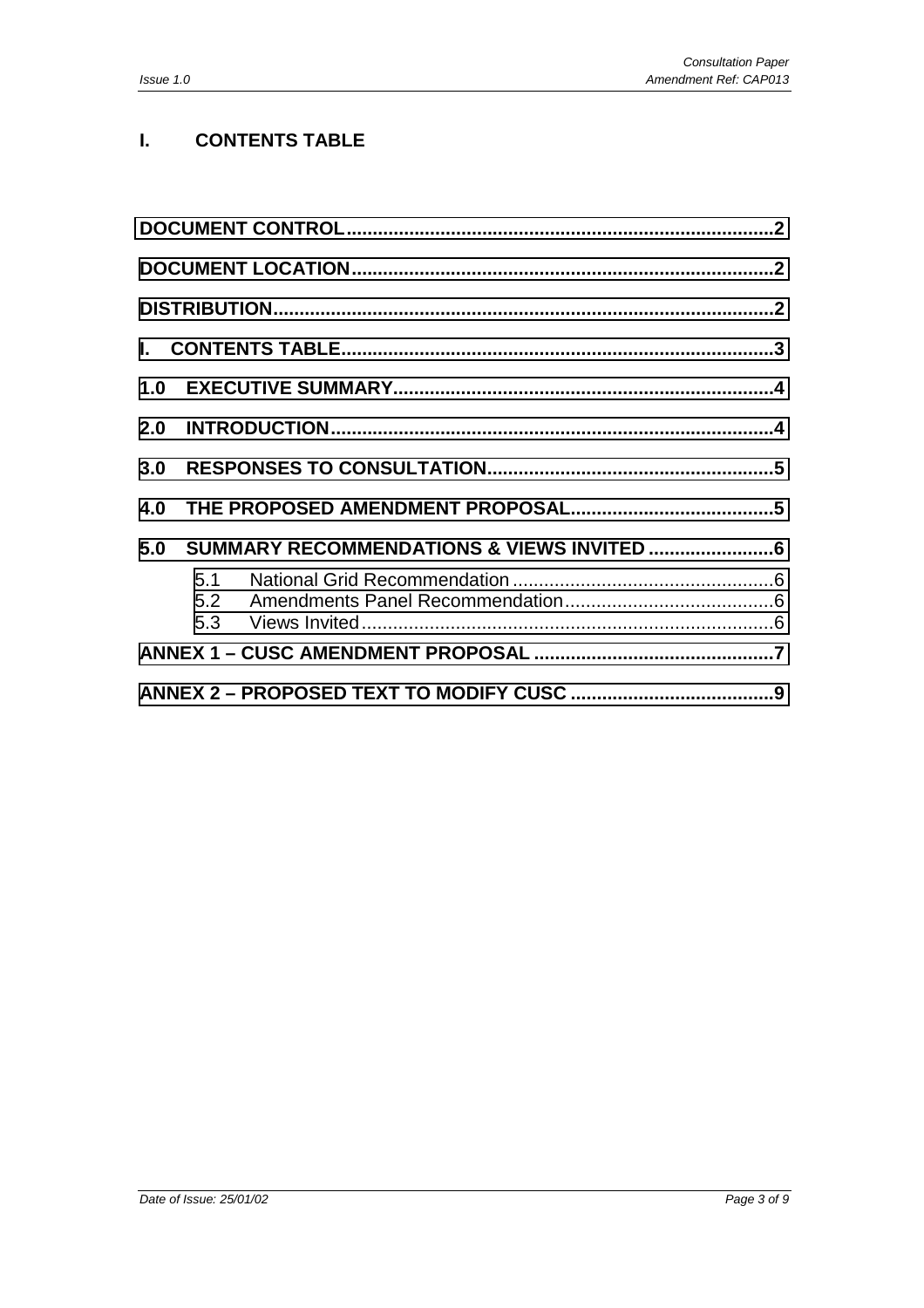## <span id="page-3-0"></span>**1.0 Executive Summary**

- 1.1 Prior to the introduction of the Investment Cost Related Pricing (ICRP) charging methodology in 1993/94, Use of Transmission System charges were split into two components; a System Service Charge and an Infrastructure charge.
- 1.2 For Users with generating plant, the infrastructure component included, inter alia, a charge based on the kWh output of the generator. This charge was termed the Infrastructure Energy Charge. National Grid invoiced such charges on a monthly basis in accordance with Sub Clause 14.1(ii) of the MCUSA.
- 1.3 Following the introduction of the ICRP methodology in 1993/94, the charging rules contained in Sub Clause 14.1(ii) could have been amended to reflect the fact that Infrastructure Energy Charges were no longer invoiced. However, due to the general complexity associated with the MCUSA modification process, the rules concerning the invoicing of the Charges were not amended. Furthermore, the change was not picked up during the establishment of the CUSC given that the remit was to codify the provisions of the MCUSA and Supplemental Agreements meaning the existing wording was carried over.
- 1.4 National Grid submitted CUSC Amendment Proposal CAP013 to the Amendments Panel for consideration at their 11 January 2002 meeting. CAP013 proposes the removal of the redundant paragraph relating to the invoicing of Infrastructure Energy Charges 6.6.1(b). At the meeting, the Panel determined that CAP013 should be sent straight out to wider industry consultation.
- 1.5 This document initiates the wider industry consultation process and invites views on Amendment Proposal CAP013. The consultation closing date is 22 February 2002.

## **2.0 Introduction**

- 2.1 This is a consultation document issued by National Grid under the rules and procedures specified in the Connection and Use of System Code (CUSC) as designated by the Secretary of State. It addresses an issue that relates to the removal of a redundant paragraph, Paragraph 6.6.1(b) from the CUSC.
- 2.2 Further to the submission of Amendment Proposal CAP013 (see Annex 1), this document seeks views from Industry members relating to the proposed amendment. Such an amendment will result in changes to Section 6 of the CUSC (as detailed in Annex 2).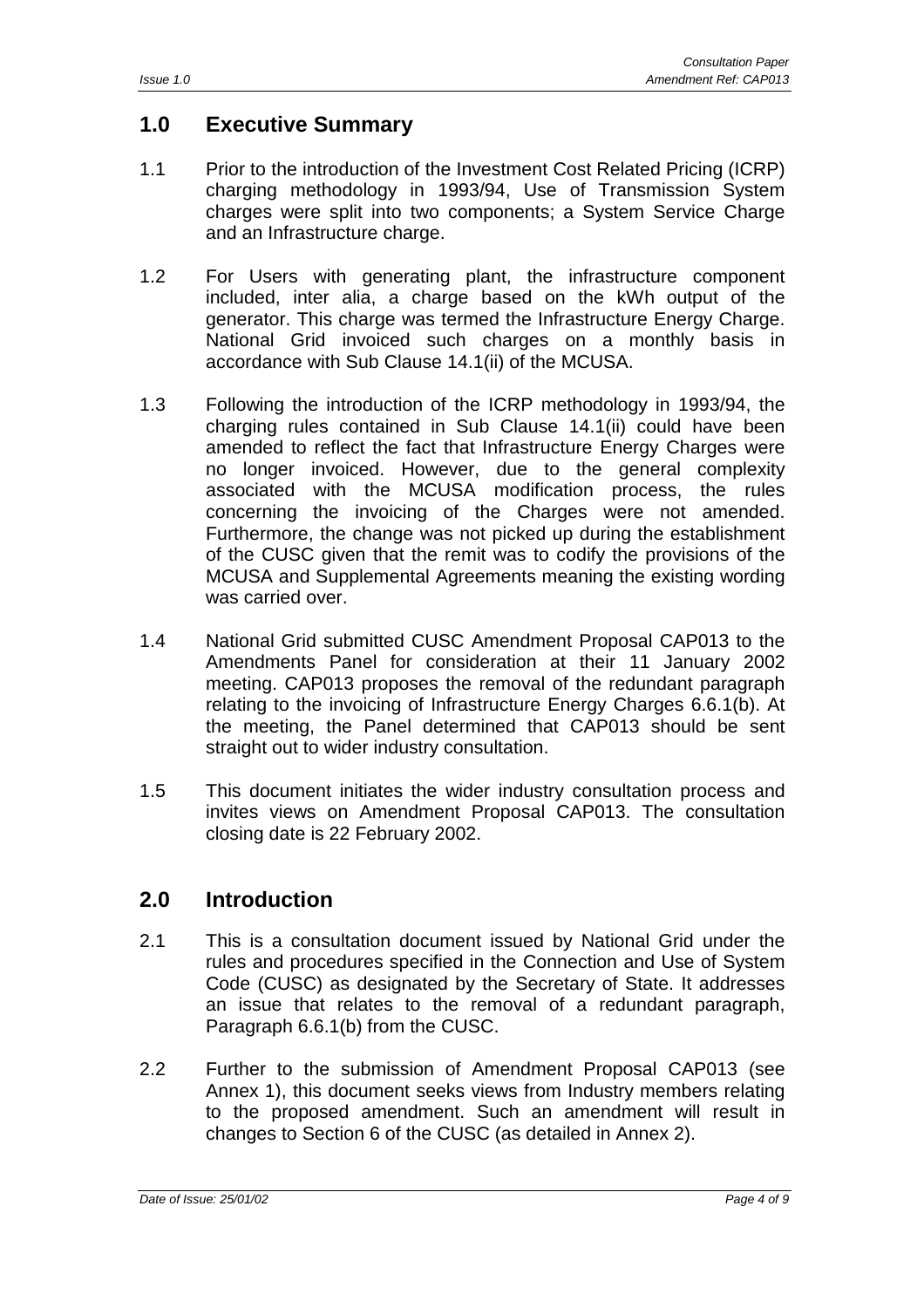- <span id="page-4-0"></span>2.3 This document outlines the nature of the CUSC changes that are proposed for implementation with effect from 1 April 2002. It incorporates National Grid's and the Amendments Panel's views on the way forward concerning this Amendment. Representations received in response to this consultation document will be included in National Grid's Amendment Report that will be furnished to the Authority for their Direction.
- 2.4 This consultation document has been prepared in accordance with the terms of the CUSC. An electronic copy can be found on the National Grid website, at [http://www.nationalgridinfo.co.uk/cusc.](http://www.nationalgridinfo.co.uk/cusc)

### **3.0 Responses to Consultation**

- 3.1 Please send your responses to this consultation document to National Grid by no later than close of business Friday, 22 February 2002.
- 3.2 Please address all comments to the following e-mail address: [david.friend@uk.ngrid.com](mailto:david.friend@uk.ngrid.com)

Alternatively, comments may be addressed to:

David Friend Commercial Development National Grid Company plc National Grid House Kirby Corner Road **Coventry** CV4 8JY Fax: 024 7642 3298

#### **4.0 The Proposed Amendment Proposal**

- 4.1 CUSC Amendment Proposal CAP013 (see Annex 1) as submitted by National Grid proposes the removal of paragraph 6.6.1(b) from the CUSC. This is on the grounds that the paragraph is no longer applicable.
- 4.2 The paragraph was codified into the CUSC from Sub Clause 14.1(ii) of the MCUSA and relates to the manner in which National Grid previously invoiced generators for energy related recurrent monthly charges. Such charges formed part of the infrastructure charge that was payable by Users prior to the introduction of the Investment Cost Related Pricing (ICRP) methodology in 1993/94. Although both Transmission Network Use of System (TNUoS) charges and Balancing Services Use of System (BSUoS) charges are energy related charges, they are not, and never have been invoiced under 6.6.1(b) of the CUSC (or under Sub Clause 14.1 (ii) of the MCUSA).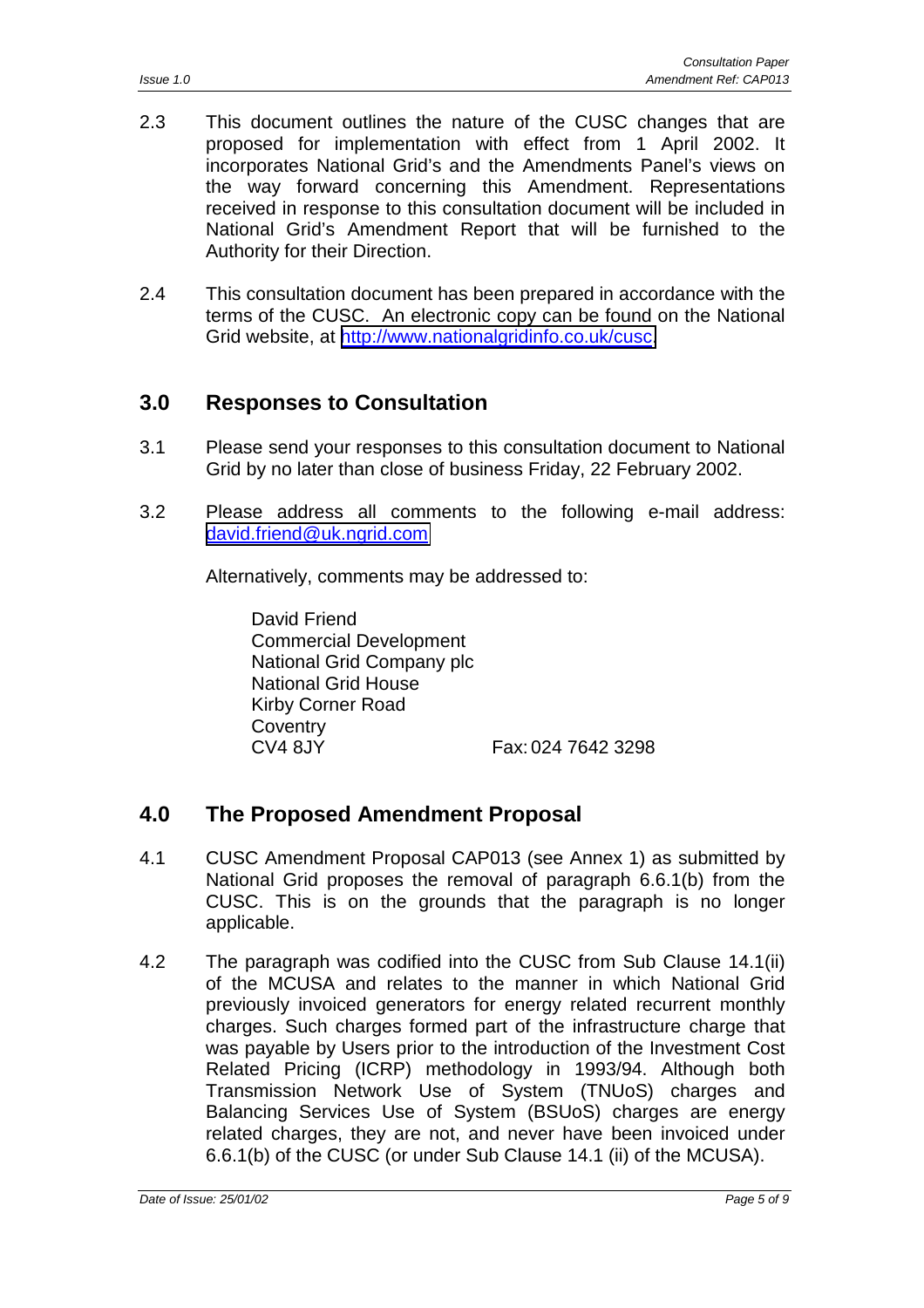- <span id="page-5-0"></span>4.3 The Sub-Clause was not removed from the MCUSA on introduction of the ICRP methodology mainly due to the complexity associated with the MCUSA modification process. Furthermore, the change was not picked up during the establishment of the CUSC given that the remit was to codify the provisions of the MCUSA and Supplemental Agreements meaning the existing wording was carried over.
- 4.4 National Grid invoices Users for Connection Charges and TNUoS Charges pursuant to Paragraph 6.6.1(a) and BSUoS Charges pursuant to Paragraph 3.14.2 of the CUSC.

#### **5.0 Summary of Recommendations & Views Invited**

#### **5.1 National Grid Recommendation**

- 5.1.1 National Grid recommends that Amendment Proposal CAP013 is implemented to the time-scales proposed on the basis that it better facilitates achievement of the Applicable CUSC Objectives as set out in paragraph 1 of Condition C7F to National Grid's Transmission Licence.
- 5.1.2 This is on the grounds that removal of redundant paragraphs improves the clarity of the CUSC documentation thereby enabling National Grid to more easily and efficiently discharge its obligations under the Act and the Transmission Licence and to facilitate effective competition in the generation and supply of electricity, and (so far as consistent therewith) facilitating such competition in the sale, distribution and purchase of electricity.

#### **5.2 Amendments Panel Recommendation**

5.2.1 The CUSC Amendments Panel members agreed with National Grid's views outlined above and proposed that the matter be subjected to consultation. This is to seek views on the proposed Amendment and whether the Amendment better facilitates the applicable CUSC objectives.

#### **5.3 Views Invited**

5.3.1 National Grid seeks the views of interested parties relating to this Amendment Proposal. Responses should be sent to National Grid by no later than close of business Friday, 22 February 2002 to the address shown in Paragraph 3.2 above.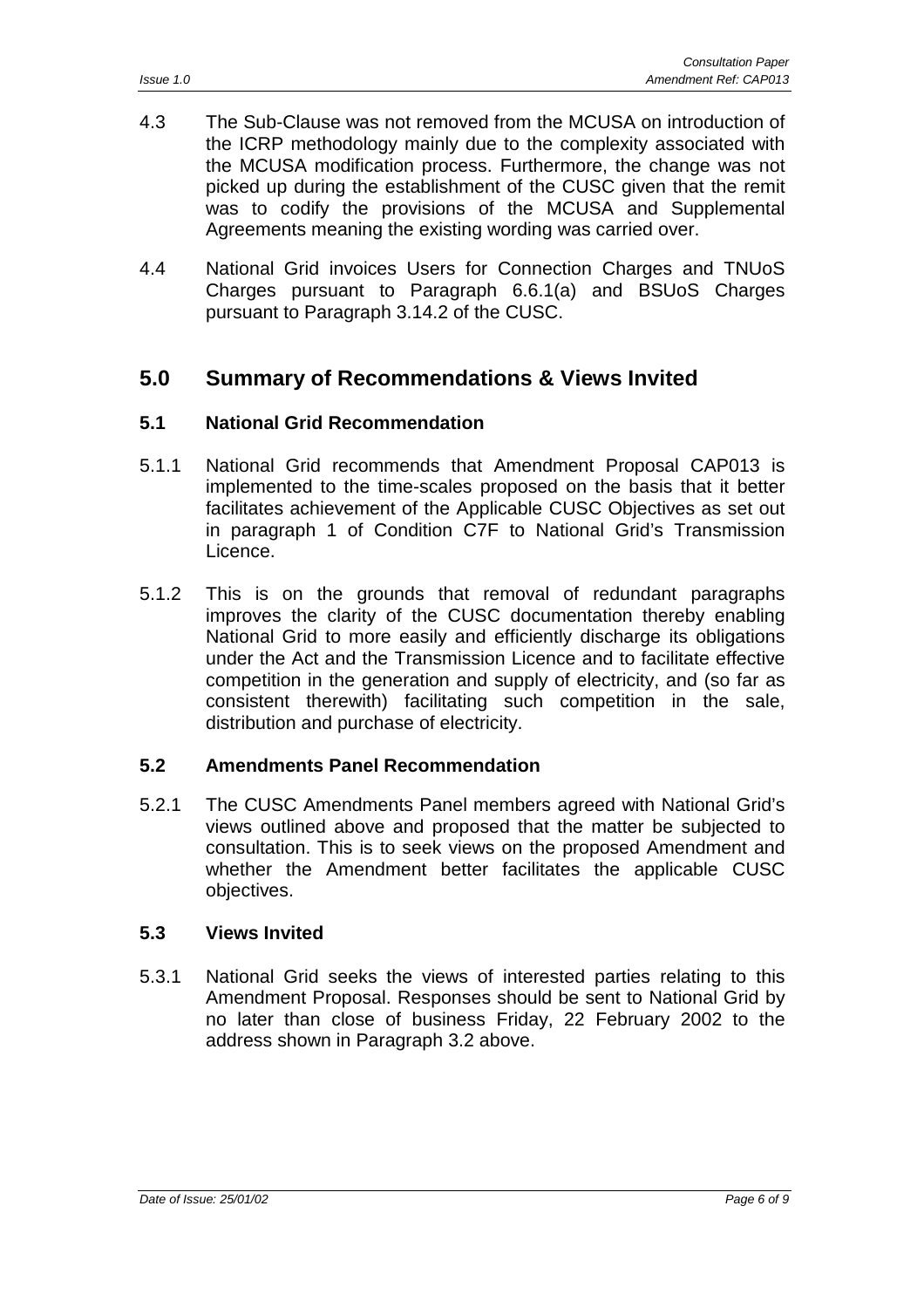#### <span id="page-6-0"></span>**Annex 1 – CUSC Amendment Proposal**

## **CUSC Amendment Proposal Form CAP013**

**Title of Amendment Proposal:**

Removal of Redundant Paragraph [6.6.1(b) - Energy related recurrent charges]

**Description of the Proposed Amendment** *(mandatory by proposer)*:

This Amendment proposes the removal of a redundant paragraph [6.6.1(b)] from the CUSC. The clause was codified into the CUSC from Section 14 of the MCUSA and relates to the manner in which National Grid previously invoiced generators for Energy related recurrent monthly charges (an element of the Infrastructure charge). This type of charge has not been payable since 1992/93 (the charges relate to the pre ICRP methodology) so the paragraph is no longer appropriate.

**Description of Issue or Defect that Proposed Amendment seeks to Address** *(mandatory by proposer)*:

Paragraph 6.6.1(b) of the CUSC is redundant as National Grid invoices Users for Connection Charges and Transmission Network Use of System (TNUoS) Charges pursuant to Section 6.6.1(a) and Balancing Services Use of System (BSUoS) Charges pursuant to Section 3.14.2.

**Impact on the CUSC** *(this should be given where possible)*:

Removal of Paragraph 6.6.1(b) and re-numbering of Paragraph 6.6.1(c) to 6.6.1(b).

**Impact on Core Industry Documentation** *(this should be given where possible)*:

None.

**Impact on Computer Systems and Processes used by CUSC Parties** *(this should be given where possible)*:

None.

**Details of any Related Modifications to Other Industry Codes** *(where known)*:

None.

**Justification for Proposed Amendment with Reference to Applicable CUSC Objectives** *(mandatory by proposer)*:

Removal of redundant paragraphs from the CUSC as put forward in this Amendment Proposal improves the clarity of the CUSC documentation thereby enabling National Grid to more easily and efficiently discharge its obligations under the Act and the Transmission Licence and fulfil its obligations to facilitate competition in the generation and supply of electricity.

*Date of Issue: 25/01/02 Page 7 of 9*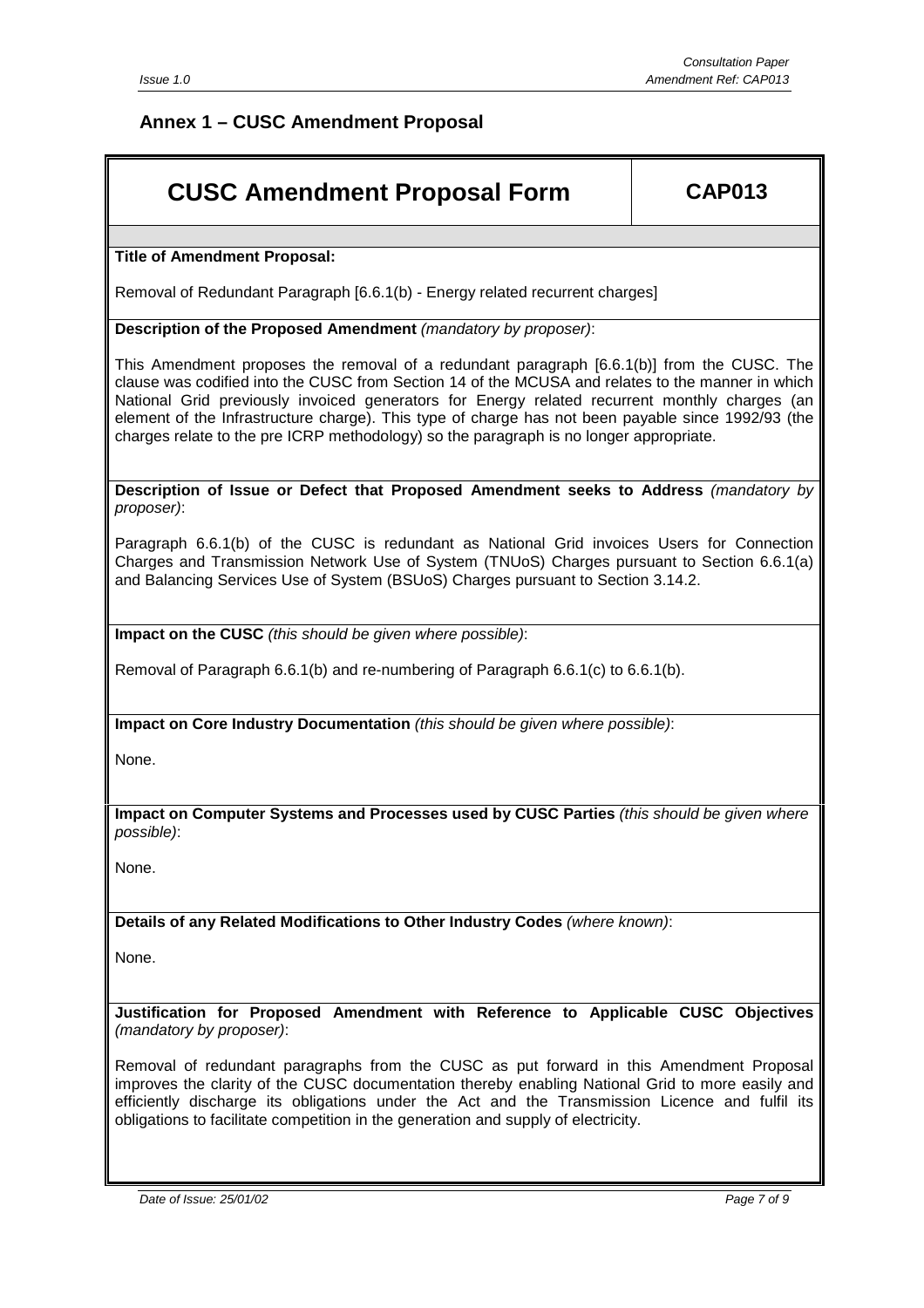| Details of Proposer:<br>Organisation's Name:                                                              | <b>National Grid</b>                                                                 |  |  |  |
|-----------------------------------------------------------------------------------------------------------|--------------------------------------------------------------------------------------|--|--|--|
| Capacity in which the Amendment is<br>being proposed:<br>(i.e. CUSC Party, BSC Party or<br>"energywatch") | <b>CUSC Party</b>                                                                    |  |  |  |
| Details of Proposer's Representative:                                                                     |                                                                                      |  |  |  |
| Name:<br>Organisation:<br>Telephone Number:<br>Email Address:<br>Details of Representative's Alternate:   | Andy Balkwill<br><b>National Grid</b><br>024 7642 3198<br>andy.balkwill@uk.ngrid.com |  |  |  |
| Name:                                                                                                     | Mike Metcalfe                                                                        |  |  |  |
| Organisation:                                                                                             | <b>National Grid</b>                                                                 |  |  |  |
| Telephone Number:<br>Email Address:                                                                       | 024 7642 3235<br>michael.metcalfe@uk.ngrid.com                                       |  |  |  |
| Attachments (Yes/No): No                                                                                  |                                                                                      |  |  |  |
| If Yes, Title and No. of pages of each Attachment:                                                        |                                                                                      |  |  |  |

#### **Notes:**

Those wishing to propose an Amendment to the CUSC should do so by filling in this "Amendment Proposal Form" that is based on the provisions contained in Section 8.15 of the CUSC. The form seeks to ascertain details about the Amendment Proposal so that the Amendments Panel can determine more clearly whether the proposal should be considered by a Working Group or go straight to wider National Grid Consultation.

The Panel Secretary will check that the form has been completed, in accordance with the requirements of the CUSC, prior to submitting it to the Panel. If the Panel Secretary accepts the Amendment Proposal form as complete, then he will write back to the Proposer informing him of the reference number for the Amendment Proposal and the date on which the Proposal will be considered by the Panel. If, in the opinion of the Panel Secretary, the form fails to provide the information required in the CUSC, then he may reject the Proposal. The Panel Secretary will inform the Proposer of the rejection and report the matter to the Panel at their next meeting. The Panel can reverse the Panel Secretary's decision and if this happens the Panel Secretary will inform the Proposer.

The completed form should be returned to:

Mark Cox Panel Secretary Commercial Development National Grid Company plc National Grid House Kirby Corner Road Coventry, CV4 8JY

Or via e-mail to: [CUSC.Team@uk.ngrid.com](mailto:CUSC.Team@uk.ngrid.com)

*(Participants submitting this form by email will need to send a statement to the effect that the proposer acknowledges that on acceptance of the proposal for consideration by the Amendments Panel, a proposer which is not a CUSC Party shall grant a licence in accordance with Paragraph 8.15.7 of the CUSC. A Proposer that is a CUSC Party shall be deemed to have granted this Licence).*